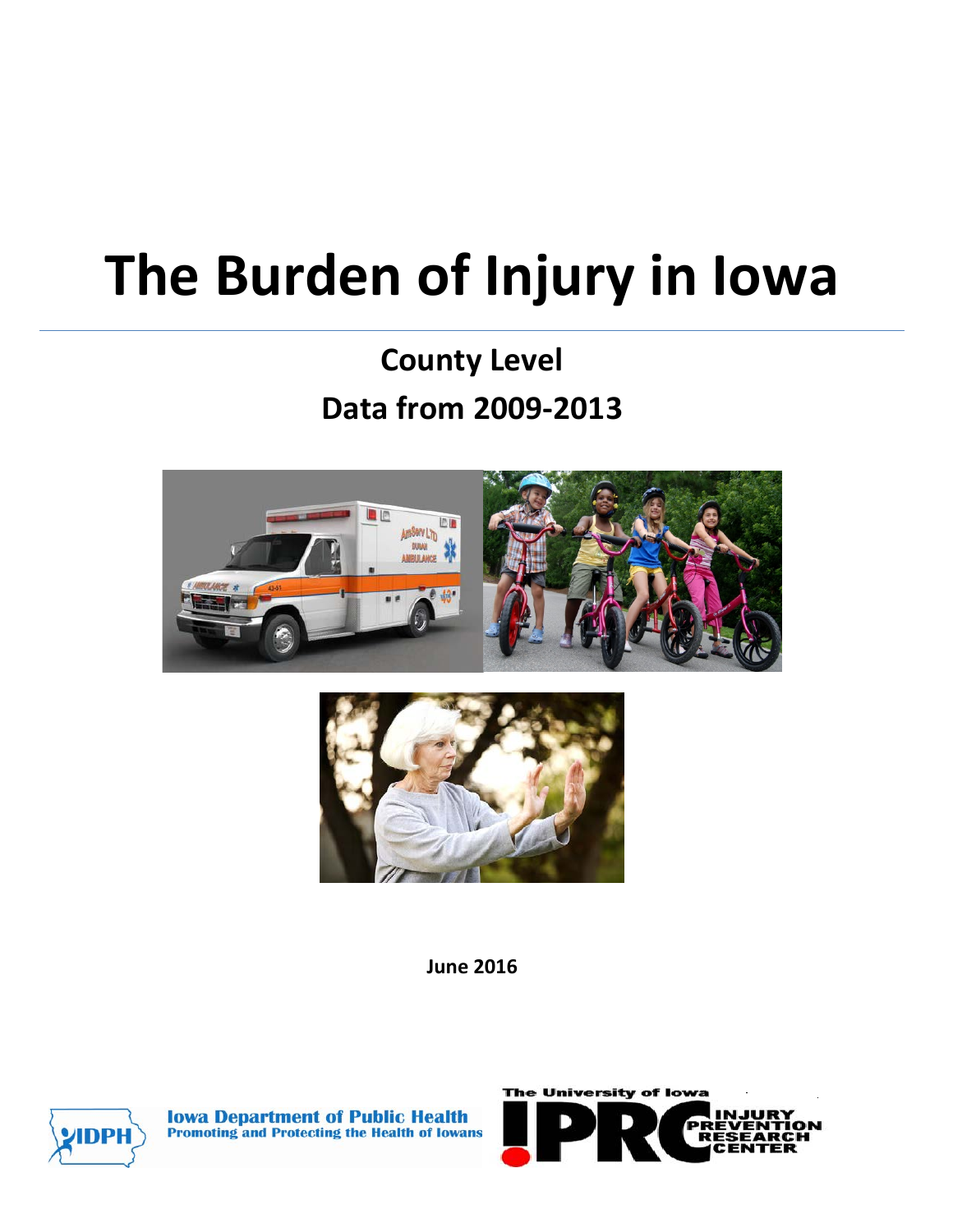# **Acknowledgements**

This report would not have been possible without the support of Binnie Lehew (IDPH), Dr. Corinne Peek-Asa (UI IPRC), and Dr. James C. Torner (UI IPRC).

Prepared by the University of Iowa Injury Prevention Research Center

Workgroup members: Key members of the working group responsible for the data analysis, design, and production of this report include (Alphabetic Order):

Omotoyosi Yetunde Soniyi (UI IPRC)

Tracy Young (UI IPRC)

Appreciation is extended to the following reviewers (Alphabetic Order):

Binnie Lehew (IDPH), Kathy Leinenkugal (IDPH), John Lundell (UI IPRC), Corinne Peek-Asa (UI IPRC), and Lisa Roth (UI IPRC)

This report was a collaborative effort between the University of Iowa Injury Prevention Research Center (UI IPRC) and the Iowa Department of Public Health (IDPH), Division of Behavioral Health.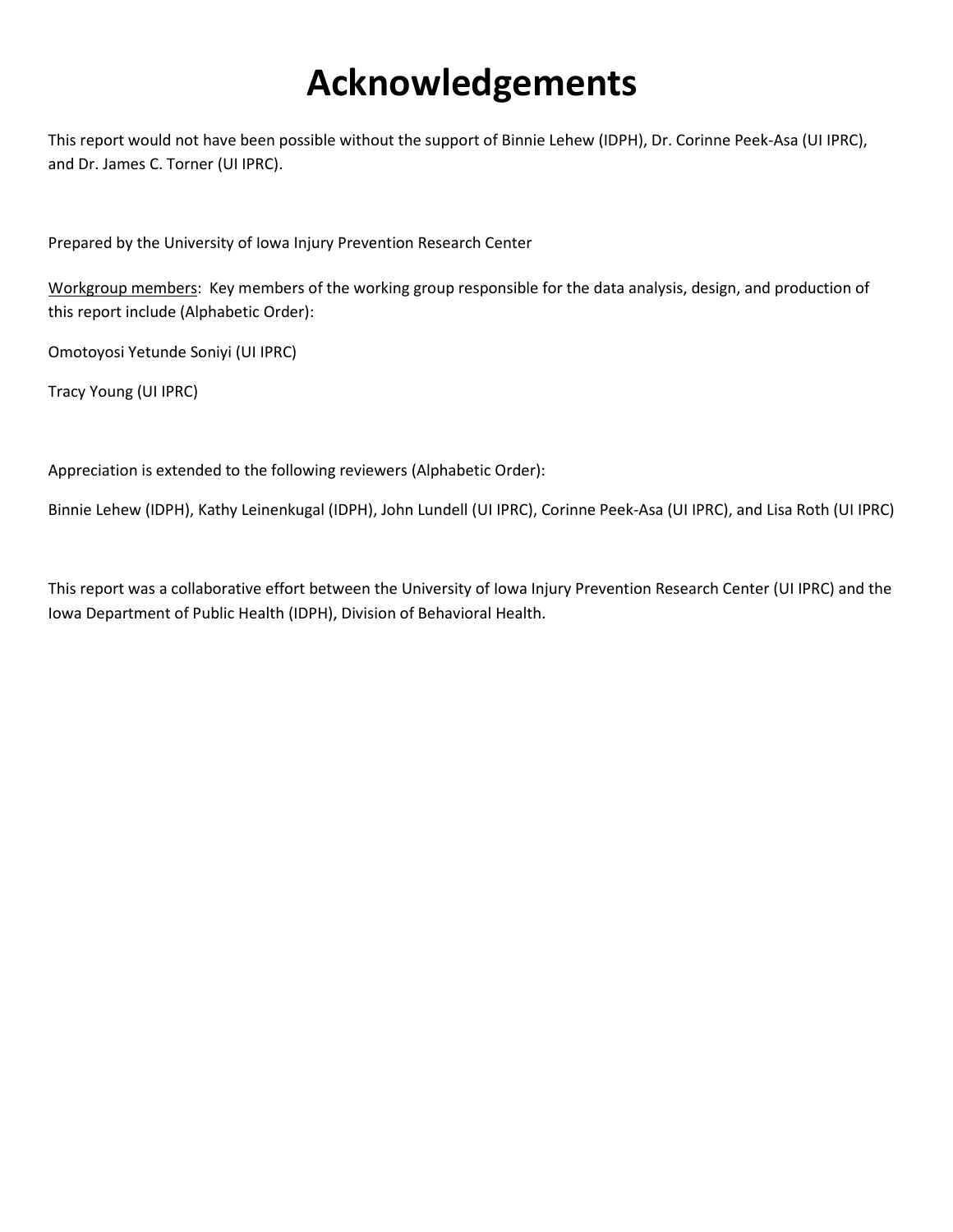### **Burden of Injuries in the Counties of Iowa**

Injuries are a major public health concern that affects all Iowans, regardless of age, race, gender, or size of county. However, the distribution of the cause, intent, and type of these injuries varies greatly throughout the 99 counties of Iowa, depending on their population demographics and other factors.

Injuries are preventable. Efforts can be made to reduce the burden of injuries, and those efforts will be most effective when they are tailored to the specific injury burden and the needs of the target population.

Accordingly, the Iowa Department of Public Health (IDPH) and the University of Iowa Injury Prevention Research Center (IPRC) have prepared this summary of the burden of injury in each county as a supplement to Iowa'sfirst Statewide Burden of Injury Report (**<http://idph.iowa.gov/disability-injury-violence-prevention/injury-prevention>**).

#### *How to use this county‐level report:*

This report provides information on the specific burden of injury in each county of Iowa in order to help communities, health practitioners and local policymakers develop strategies and policies to reduce injuries. The report could be useful in the following ways:

- Provide this report to the media to raise injury awareness both among journalists and the general public. Media outlets may be particularly receptive to such information after a injury has attracted media attention.
- Promote the need for injury prevention among policy makers (legislators, city counselors, Boards of health), community groups, and others.
- Encourage health care practitioners(e.g., nurse educators, pediatricians) to strengthen their injury prevention efforts
- Guide the planning and allocation of resources toward injury prevention efforts.
- As background information for injury prevention activities and grant applications

#### *Sources and presentation of information:*

Information on injury deaths and hospitalizations are presented in this report. Death data are based on death certificates from the Iowa Department of Public Health and the hospitalization data are from the Iowa Hospital Association hospital inpatient discharge data. In the county reports, death rates for the leading causes of injury are presented for each county with the state average and by gender. Hospitalization rates are presented by age group for the leading causes of injury.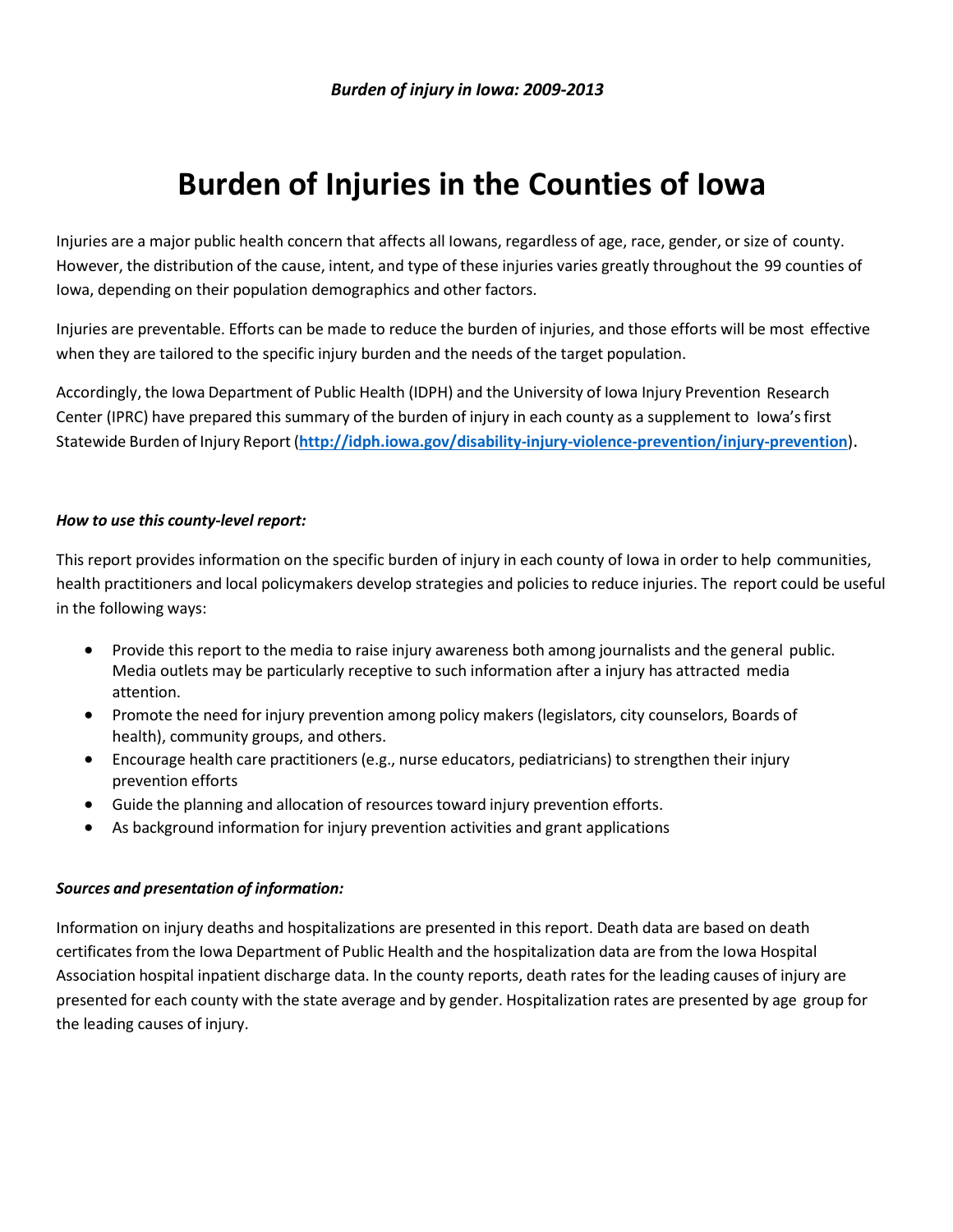### **Burden of Injuries in the Counties of Iowa**

#### *Technical notes on injury categories and methods:*

The following injury categories were used for this report (all categories other than the last three are unintentional in nature):

- Road Traffic (Motor vehicle traffic)\* any vehicle incident occurring on a public highway, street, or road (i.e., originating on, terminating on, or involving a vehicle partially on the highway).
- Firearm \*– a penetrating force injury resulting from a bullet or other projectile shot from a powder-charged gun. This category includes gunshot wounds from powder-charged handguns, shotguns, and rifles.
- Poisoning\* ingestion, inhalation, absorption through the skin, or injection of so much of a drug, toxin (biologic or non-biologic), or other chemical that a harmful effect results, such as drug overdoses.
- Fall\* an injury received when a person descends abruptly due to the force of gravity and strikes a surface at the same or lower level.
- Suffocation\* inhalation, aspiration, or ingestion of food or other object that blocks the airway or causes suffocation; accidental mechanical suffocation due to hanging, strangulation, or lack of air in a closed place, plastic bag or falling earth.
- Drowning\* suffocation (asphyxia) resulting from submersion in water or another liquid.
- Fire/Burn\* severe exposure to flames, heat, or chemicals that leads to tissue damage in the skin or deeper in the body.
- Cut/Pierce<sup>\*</sup> an injury resulting from an incision, slash, perforation, or puncture by a pointed or sharp instrument, weapon, or object.
- Struck by/Against\* an injury resulting from being struck by (hit) or crushed by a human, an animal, or an inanimate object or force other than a vehicle or machinery; injury caused by striking (hitting) against a human, animal, or inanimate object or force other than a vehicle or machinery.
- Machinery\* an injury that involves operating machinery, such as drill presses, forklifts, large power-saws, jack hammers, and commercial meat slicers.
- Other Pedal Cycle an injury that involves riders of unicycles, bicycles, tricycles, mountain bikes, and other nonmotorized pedal cycles (non-traffic).





**IOWA Department of Public Health**<br>Promoting and Protecting the Health of Iowans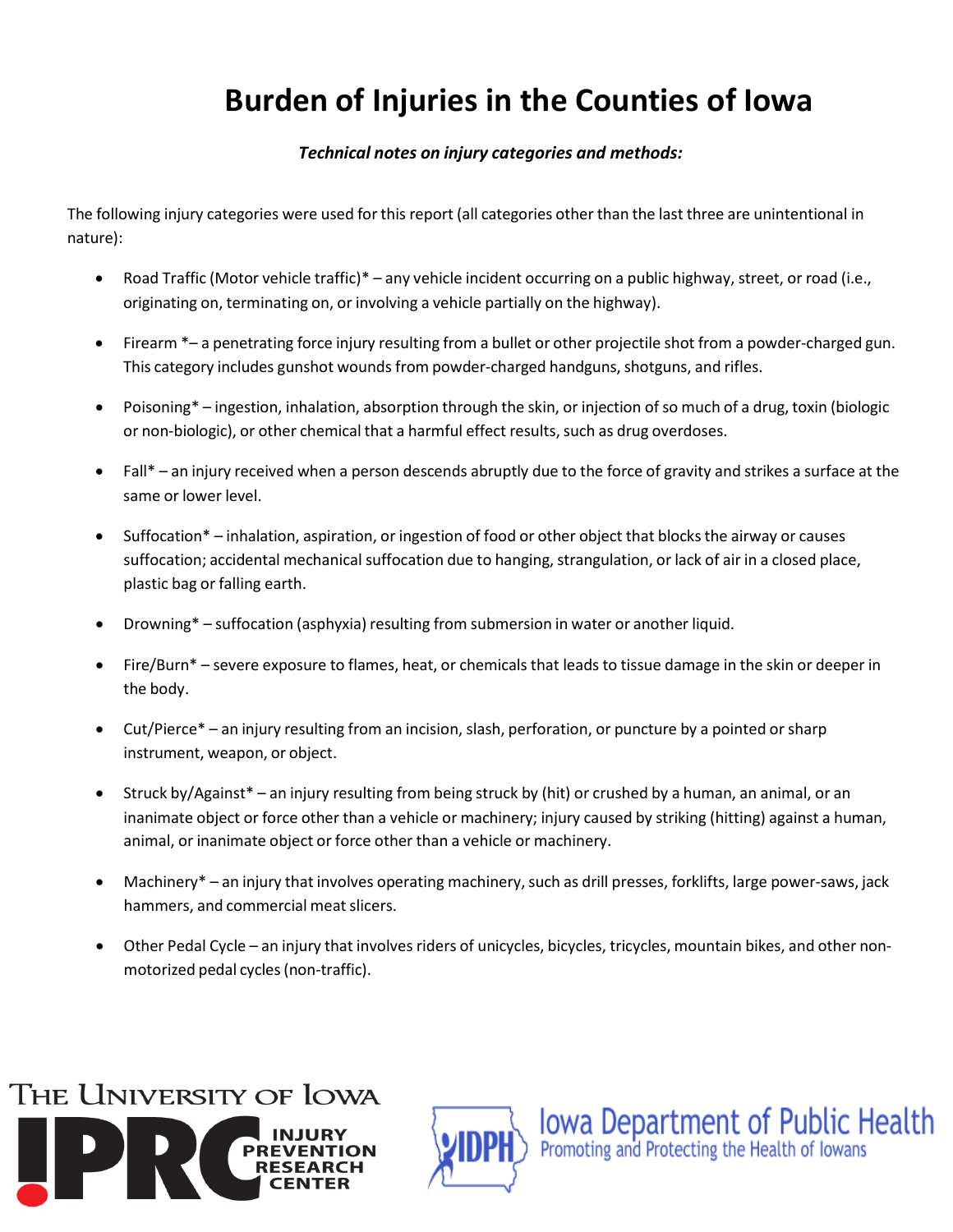- Other Pedestrian an injury to a pedestrian from a collision, loss of control, crash, orsome other event not involving road traffic.
- Other Transportation\* an injury to a person boarding, alighting, or riding in or on all other transport vehicles involved in a collision or other event with another vehicle, pedestrian, or animal not described in MVT. This category includes railway, water, air, space, animal and animal-drawn conveyances (e.g., horseback riding), ATVs, battery‐powered carts, ski lifts, and other cable cars not on rails.
- Natural/Environmental \*– an injury resulting from exposure to adverse natural and environmental conditions (such as severe heat, severe cold, lightning, sunstroke, large storms, and natural disasters) as well as lack of food or water.
- Overexertion\* working the body or a body part too hard, causing damage to muscle, tendon, ligament, cartilage, joint, or peripheral nerve (e.g., common cause of strains, sprains, and twisted ankles). This category includes overexertion from lifting, pushing, or pulling or from excessive force.
- Other Specified\* an injury that does not fit another category. Some examples include causes such as electric current, electrocution, explosive blast, fireworks, overexposure to radiation, welding flash burn, or animalscratch.
- Not Elsewhere Classified\* includes other environmental and accidental causes or late effects of other accidents.
- Not Specified injuries with insufficient information to code.
- Suicide\* an injury or poisoning resulting from a deliberate violent act inflicted on oneself with the intent to take one's own life or harm oneself. This category also includes suicide attempts and other intentionalself‐harm.
- Homicide\* an injury from an act of violence where physical force by one or more persons is used with the intent of causing harm, injury, or death to another person; or an intentional poisoning by another person.
- Unknown Intent injuries of all causes for which intent could not be determined.

**\***Definitions from Centers for Disease Control and Prevention (CDC), National Center for Injury Prevention and Control (NCIPC) **WISQARS**TM (Web‐based Injury Statistics Query and Reporting System).





**IOWA Department of Public Health**<br>Promoting and Protecting the Health of Iowans